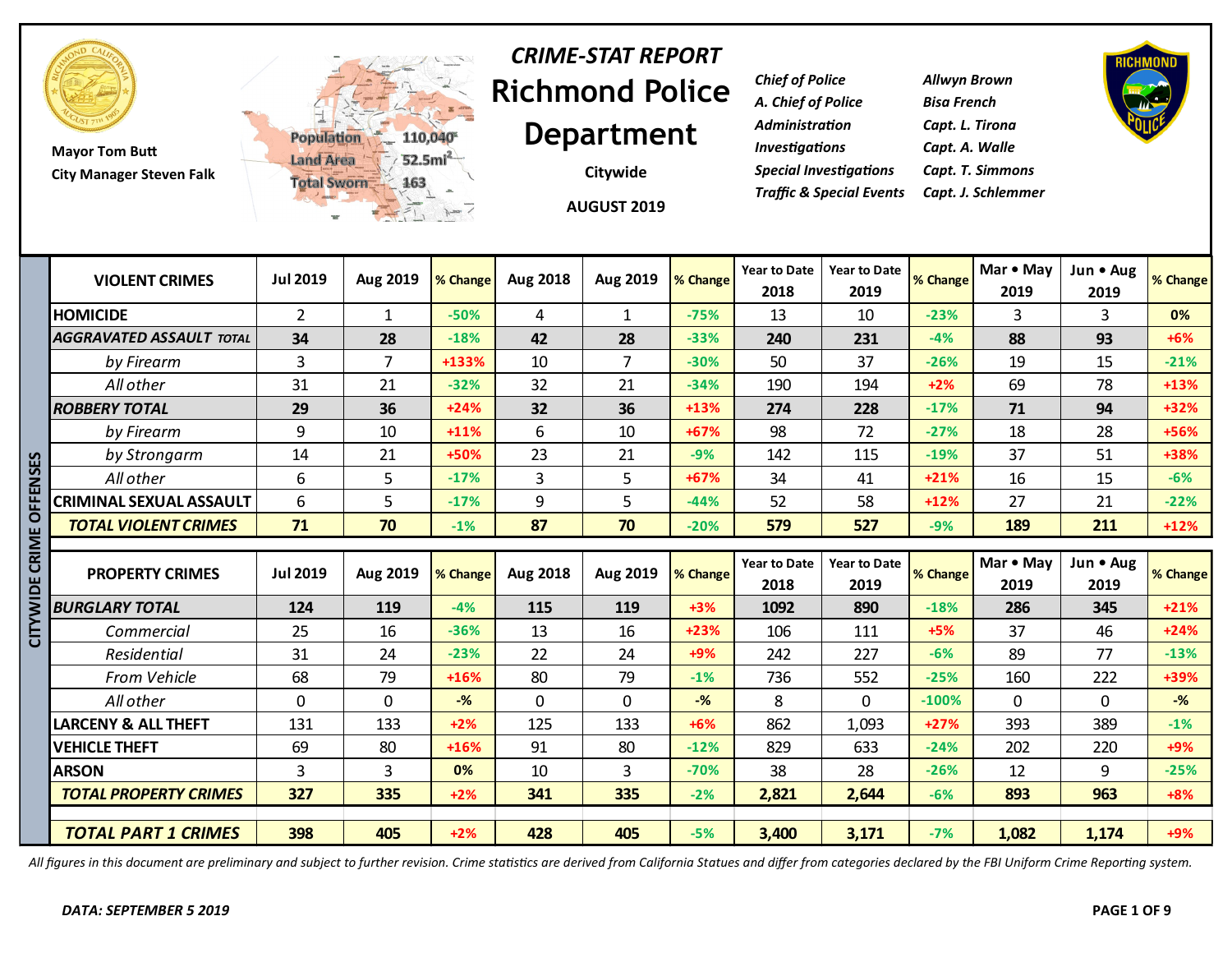

**Mayor Tom Butt City Manager Steven Falk**



#### **Richmond Police Department** *CRIME-STAT REPORT*

**Citywide CFS REPORTS**

**AUGUST 2019**

| Administration                      | Lt. T. Gray        |
|-------------------------------------|--------------------|
| Chief of Staff                      | Lt. M. Stonebraker |
| <b>Patrol Operations</b>            | Lt. E. Smith       |
| Traffic & Special Events Lt. F. Tan |                    |
| <b>Communications</b>               | M. Schlemmer       |
| Records                             | K. Carzoli         |



|   | <b>CALLS FOR SERVICE</b>         | <b>Jul 2019</b> | Aug 2019 | % Change | <b>Aug 2018</b> | Aug 2019 | % Change | <b>Year to Date</b><br>2018 | <b>Year to Date</b><br>2019 | % Change | Mar • May<br>2019 | Jun • Aug<br>2019 | % Change |
|---|----------------------------------|-----------------|----------|----------|-----------------|----------|----------|-----------------------------|-----------------------------|----------|-------------------|-------------------|----------|
|   | <b>ALL CALLS</b>                 | 11,119          | 10,978   | $-1%$    | 7,493           | 10,978   | +47%     | 60,392                      | 85,058                      | $+41%$   | 31,985            | 32,988            | $+3%$    |
|   | Officer-Initiated                | 3,468           | 3,027    | $-13%$   | 2,535           | 3,027    | +19%     | 19,475                      | 26,638                      | $+37%$   | 10,632            | 9,633             | $-9%$    |
| ഗ | <b>Traffic Stops</b>             | 1,470           | 1,312    | $-11%$   | 1,032           | 1,312    | $+27%$   | 7,316                       | 10,904                      | +49%     | 4,113             | 4,160             | $+1\%$   |
|   | Pedestrian Stops                 | 152             | 111      | $-27%$   | 130             | 111      | $-15%$   | 1,085                       | 1,155                       | $+6%$    | 459               | 412               | $-10%$   |
|   | <b>Community Engagements</b>     | 470             | 356      | $-24%$   | 181             | 356      | +97%     | 965                         | 4,284                       | +344%    | 1,921             | 1,345             | $-30%$   |
|   | <b>Security Checks</b>           | 328             | 344      | $+5%$    | 357             | 344      | $-4%$    | 3,012                       | 2,493                       | $-17%$   | 982               | 969               | $-1%$    |
|   | <b>Shots Fired</b>               | 124             | 77       | $-38%$   | 83              | 77       | $-7%$    | 743                         | 776                         | $+4%$    | 277               | 327               | $+18%$   |
|   | Loitering & Prostitution         | 46              | 69       | +50%     | 65              | 69       | $+6%$    | 562                         | 424                         | $-25%$   | 157               | 158               | $+1\%$   |
|   |                                  |                 |          |          |                 |          |          |                             |                             |          |                   |                   |          |
|   | <b>REPORTS</b>                   | <b>Jul 2019</b> | Aug 2019 | % Change | Aug 2018        | Aug 2019 | % Change | <b>Year to Date</b><br>2018 | <b>Year to Date</b><br>2019 | % Change | Mar • May<br>2019 | Jun • Aug<br>2019 | % Change |
|   | <b>ARRESTS</b>                   | 213             | 186      | $-13%$   | 164             | 186      | $+13%$   | 1,566                       | 1,695                       | $+8%$    | 638               | 619               | $-3%$    |
|   | from Warrants                    | 52              | 68       | $+31%$   | 35              | 68       | $+94%$   | 442                         | 548                         | $+24%$   | 218               | 184               | $-16%$   |
|   | <b>Citation Reports</b>          | 450             | 531      | $+18%$   | 606             | 531      | $-12%$   | 4,015                       | 4,096                       | $+2%$    | 1,486             | 1,458             | $-2%$    |
|   | <b>Impound Reports</b>           | 359             | 306      | $-15%$   | 348             | 306      | $-12%$   | 2,418                       | 2,593                       | $+7%$    | 991               | 924               | $-7%$    |
|   | <b>Traffic Collision Reports</b> | 46              | 69       | +50%     | 111             | 69       | $-38%$   | 1,020                       | 585                         | $-43%$   | 197               | 185               | $-6%$    |
|   | <b>Field Contacts</b>            | 56              | 52       | $-7%$    | 34              | 52       | +53%     | 381                         | 298                         | $-22%$   | 91                | 144               | +58%     |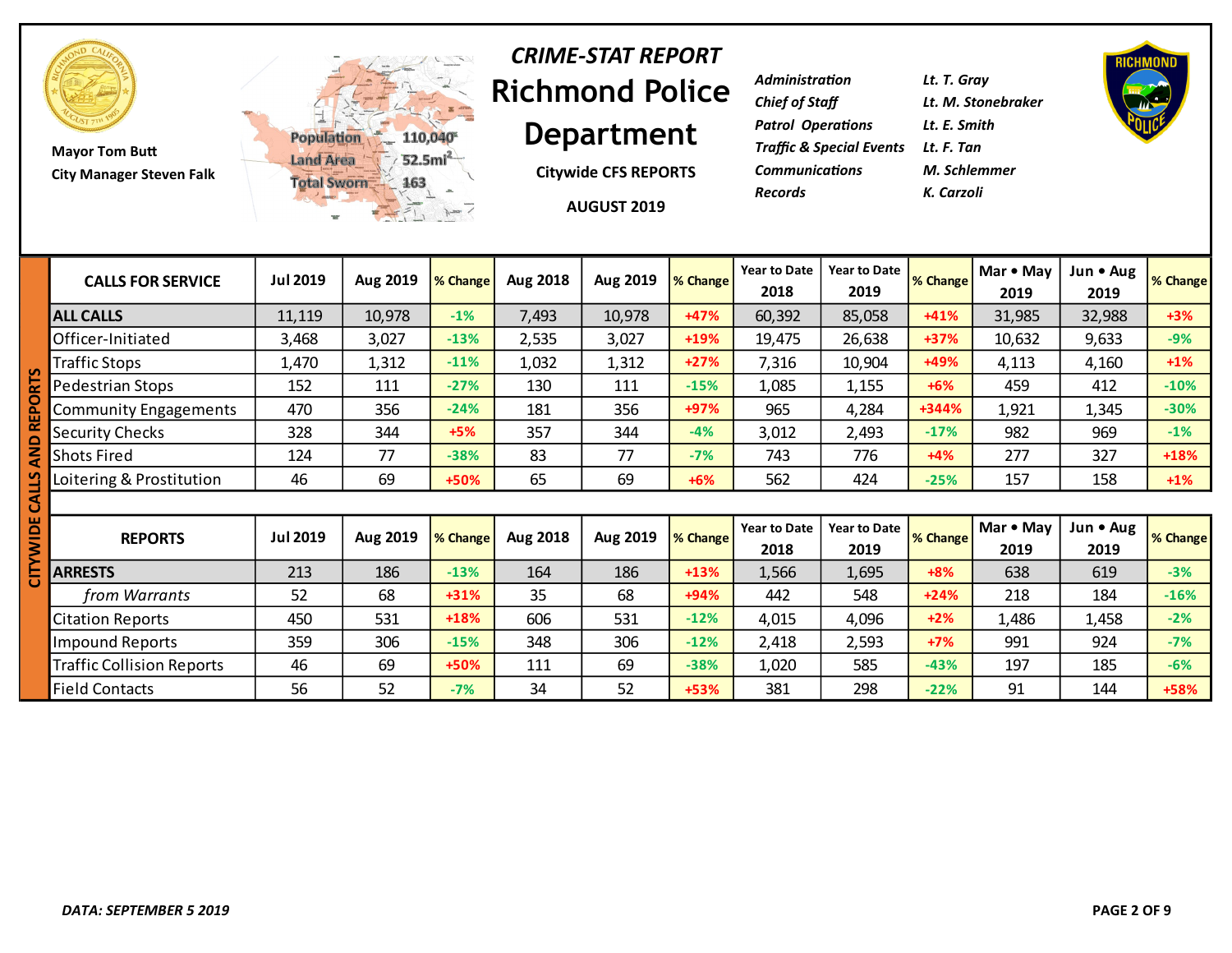

**Mayor Tom Butt City Manager Steven Falk**



# **Richmond Police**  *CRIME-STAT REPORT*

**Department**

**YEAR OVER YEAR STATS**

**AUGUST 2019**

| CIB                     | Lt. E. Barragan |
|-------------------------|-----------------|
| SIB                     | Lt. J. Lopez    |
| <b>BRAVO Unit</b>       | Sat. C. Dean    |
| SRO Unit                | Sat. L. Parker  |
| PR&T                    | Sat. E. Loucas  |
| <b>Crime Prevention</b> | M. Milam        |
|                         |                 |



|                               |                                 |                 | <b>CITYWIDE</b> |          |                 | <b>SOUTHERN</b> |          |                 | <b>CENTRAL</b>  |          | <b>NORTHERN</b> |                 |          |
|-------------------------------|---------------------------------|-----------------|-----------------|----------|-----------------|-----------------|----------|-----------------|-----------------|----------|-----------------|-----------------|----------|
|                               | <b>VIOLENT CRIMES</b>           | Sep 2017        | <b>Sep 2018</b> | % Change | <b>Sep 2017</b> | <b>Sep 2018</b> | % Change | Sep 2017        | <b>Sep 2018</b> | % Change | Sep 2017        | <b>Sep 2018</b> | % Change |
|                               |                                 | Aug 2018        | Aug 2019        |          | <b>Aug 2018</b> | <b>Aug 2019</b> |          | <b>Aug 2018</b> | <b>Aug 2019</b> |          | <b>Aug 2018</b> | Aug 2019        |          |
|                               | <b>HOMICIDE</b>                 | 15              | 18              | $+20%$   | 8               | 7               | $-13%$   | 3               | 8               | +167%    | 5.              | 3               | $-40%$   |
|                               | <b>AGGRAVATED ASSAULT TOTAL</b> | 344             | 350             | $+2%$    | 102             | 108             | $+6%$    | 133             | 140             | $+5%$    | 106             | 93              | $-12%$   |
|                               | by Firearm                      | 76              | 56              | $-26%$   | 21              | 18              | $-14%$   | 34              | 25              | $-26%$   | 20              | 13              | $-35%$   |
|                               | All other                       | 268             | 294             | $+10%$   | 81              | 90              | $+11%$   | 99              | 115             | $+16%$   | 86              | 80              | $-7%$    |
|                               | <b>ROBBERY TOTAL</b>            | 402             | 359             | $-11%$   | 103             | 104             | $+1%$    | 121             | 125             | $+3%$    | 178             | 130             | $-27%$   |
|                               | by Firearm                      | 146             | 107             | $-27%$   | 50              | 40              | $-20%$   | 33              | 24              | $-27%$   | 63              | 44              | $-30%$   |
|                               | by Strongarm                    | 206             | 195             | $-5%$    | 48              | 49              | $+2%$    | 70              | 75              | $+7%$    | 88              | 70              | $-20%$   |
|                               | All other                       | 50              | 57              | $+14%$   | 5               | 15              | +200%    | 18              | 26              | $+44%$   | 27              | 16              | $-41%$   |
|                               | CRIMINAL SEXUAL ASSAULT         | 70              | 87              | $+24%$   | 19              | 28              | $+47%$   | 27              | 29              | $+7%$    | 19              | 23              | $+21%$   |
| <b>OVER YEAR MEASUREMENTS</b> | <b>TOTAL VIOLENT CRIMES</b>     | 831             | 814             | $-2%$    | 232             | 247             | $+6%$    | 284             | 302             | $+6%$    | 308             | 249             | $-19%$   |
|                               |                                 |                 |                 |          |                 |                 |          |                 |                 |          |                 |                 |          |
|                               | <b>PROPERTY CRIMES</b>          | Sep 2017        | Sep 2018        | % Change | <b>Sep 2017</b> | <b>Sep 2018</b> | % Change | Sep 2017        | <b>Sep 2018</b> | % Change | Sep 2017        | Sep 2018        | % Change |
|                               |                                 | <b>Aug 2018</b> | <b>Aug 2019</b> |          | <b>Aug 2018</b> | <b>Aug 2019</b> |          | <b>Aug 2018</b> | <b>Aug 2019</b> |          | <b>Aug 2018</b> | Aug 2019        |          |
|                               | <b>BURGLARY TOTAL</b>           | 1,694           | 1,404           | $-17%$   | 627             | 507             | $-19%$   | 213             | 176             | $-17%$   | 844             | 708             | $-16%$   |
|                               | Commercial                      | 161             | 161             | 0%       | 68              | 62              | $-9%$    | 9               | 22              | $+144%$  | 84              | 74              | $-12%$   |
| <b>YEAR</b>                   | Residential                     | 360             | 353             | $-2%$    | 138             | 121             | $-12%$   | 57              | 59              | $+4%$    | 169             | 168             | $-1%$    |
|                               | From Vehicle                    | 1,154           | 890             | $-23%$   | 414             | 324             | $-22%$   | 145             | 95              | $-34%$   | 590             | 466             | $-21%$   |
|                               | All other                       | 19              | $\mathbf{0}$    | $-100%$  | 7 <sup>1</sup>  | $\mathbf{0}$    | $-100%$  | $\overline{2}$  | $\mathbf{0}$    | $-100%$  | $\mathbf{1}$    | $\mathbf{0}$    | $-100%$  |
|                               | <b>LARCENY &amp; ALL THEFT</b>  | 1,288           | 1,574           | $+22%$   | 421             | 478             | $+14%$   | 241             | 303             | $+26%$   | 450             | 754             | +68%     |
|                               | <b>VEHICLE THEFT</b>            | 1,230           | 1,026           | $-17%$   | 358             | 266             | $-26%$   | 402             | 276             | $-31%$   | 457             | 463             | $+1\%$   |
|                               | <b>ARSON</b>                    | 45              | 52              | $+16%$   | 12              | 19              | +58%     | 25              | 22              | $-12%$   | 6               | 11              | +83%     |
|                               | <b>TOTAL PROPERTY CRIMES</b>    | 4,257           | 4,056           | $-5%$    | 1,418           | 1,270           | $-10%$   | 881             | 777             | $-12%$   | 1,757           | 1,936           | $+10%$   |
|                               |                                 |                 |                 |          |                 |                 |          |                 |                 |          |                 |                 |          |
|                               | <b>TOTAL PART 1 CRIMES</b>      | 5,088           | 4,870           | $-4%$    | 1,650           | 1,517           | $-8%$    | 1,165           | 1,079           | $-7%$    | 2,065           | 2,185           | $+6%$    |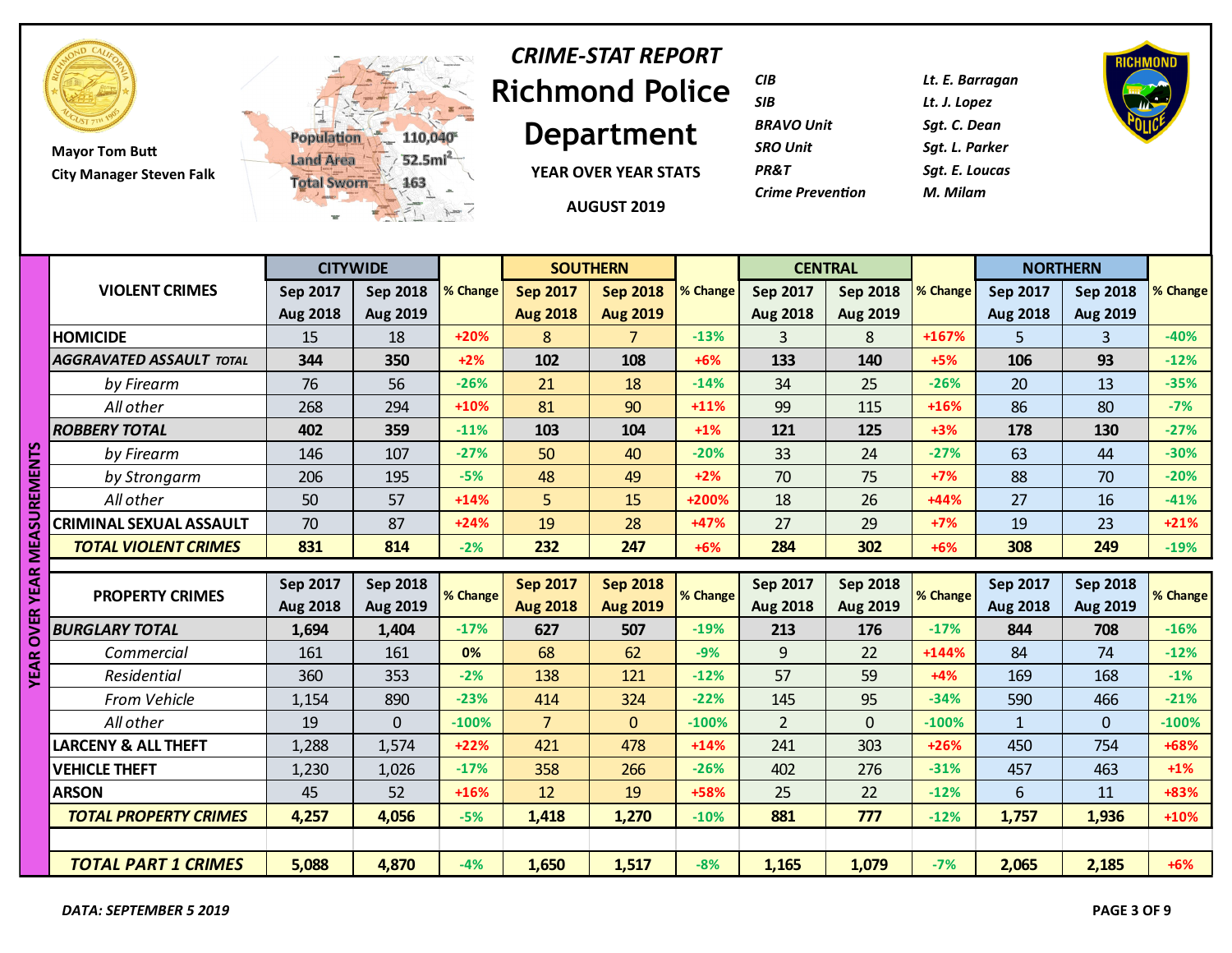

**Southern District CASES**



*Capt. T. Simmons Lt. B. Gard*

|               | <b>Total Sworn</b><br>25        |                 | $\mathcal{C}$  |          |                         | <b>AUGUST 2019</b> |                |                             |                             |          |                   |                   |          |
|---------------|---------------------------------|-----------------|----------------|----------|-------------------------|--------------------|----------------|-----------------------------|-----------------------------|----------|-------------------|-------------------|----------|
|               | <b>VIOLENT CRIMES</b>           | <b>Jul 2019</b> | Aug 2019       | % Change | <b>Aug 2018</b>         | Aug 2019           | % Change       | <b>Year to Date</b><br>2018 | <b>Year to Date</b><br>2019 | % Change | Mar • May<br>2019 | Jun . Aug<br>2019 | % Change |
|               | <b>HOMICIDE</b>                 | $\mathbf{1}$    | $\mathbf 0$    | $-100%$  | $\mathbf 0$             | $\mathbf 0$        | $-\frac{9}{6}$ | 5                           | 5                           | 0%       | 1                 | $\mathbf{1}$      | 0%       |
|               | <b>AGGRAVATED ASSAULT TOTAL</b> | 11              | 10             | $-9%$    | 18                      | 10                 | $-44%$         | 72                          | 65                          | $-10%$   | 13                | 31                | +138%    |
|               | by Firearm                      | 0               | $\overline{2}$ | $-%$     | $\overline{4}$          | $\overline{2}$     | $-50%$         | 14                          | 10                          | $-29%$   | 4                 | 3                 | $-25%$   |
|               | All other                       | 11              | 8              | $-27%$   | 14                      | 8                  | $-43%$         | 58                          | 55                          | $-5%$    | 9                 | 28                | $+211%$  |
| n             | <b>ROBBERY TOTAL</b>            | 14              | 11             | $-21%$   | $\overline{\mathbf{z}}$ | 11                 | $+57%$         | 73                          | 68                          | $-7%$    | 15                | 33                | +120%    |
|               | by Firearm                      | 5               | $\overline{2}$ | $-60%$   | 3                       | $\overline{2}$     | $-33%$         | 35                          | 23                          | $-34%$   | 4                 | 9                 | +125%    |
| <b>NPLAIN</b> | by Strongarm                    | $\overline{7}$  | 8              | $+14%$   | 4                       | 8                  | +100%          | 36                          | 34                          | $-6%$    | 8                 | 20                | +150%    |
| Ō             | All other                       | $\overline{2}$  | $\mathbf{1}$   | $-50%$   | $\mathbf 0$             | 1                  | $-%$           | $\overline{2}$              | 11                          | +450%    | 3                 | $\overline{4}$    | +33%     |
|               | <b>CRIMINAL SEXUAL ASSAULT</b>  | $\overline{2}$  | $\overline{2}$ | 0%       | 5                       | $\overline{2}$     | $-60%$         | 20                          | 18                          | $-10%$   | 8                 | 6                 | $-25%$   |
|               | <b>TOTAL VIOLENT CRIMES</b>     | 28              | 23             | $-18%$   | 30                      | 23                 | $-23%$         | 170                         | 156                         | $-8%$    | 37                | 71                | +92%     |
| ō             |                                 |                 |                |          |                         |                    |                |                             |                             |          |                   |                   |          |
| ن<br>ھ        | <b>PROPERTY CRIMES</b>          | <b>Jul 2019</b> | Aug 2019       | % Change | Aug 2018                | Aug 2019           | % Change       | <b>Year to Date</b><br>2018 | <b>Year to Date</b><br>2019 | % Change | Mar • May<br>2019 | Jun . Aug<br>2019 | % Change |
|               | <b>BURGLARY TOTAL</b>           | 56              | 53             | $-5%$    | 32                      | 53                 | +66%           | 404                         | 353                         | $-13%$   | 94                | 148               | +57%     |
| ERN           | Commercial                      | $\overline{7}$  | 7              | 0%       | 8                       | $\overline{7}$     | $-13%$         | 50                          | 44                          | $-12%$   | 15                | 17                | $+13%$   |
|               | Residential                     | 17              | 10             | $-41%$   | 9                       | 10                 | $+11%$         | 106                         | 75                          | $-29%$   | 18                | 34                | +89%     |
| 2             | From Vehicle                    | 32              | 36             | $+13%$   | 15                      | 36                 | +140%          | 241                         | 234                         | $-3%$    | 61                | 97                | +59%     |
|               |                                 |                 |                |          |                         |                    |                |                             |                             |          |                   |                   |          |
|               | All other                       | 0               | $\mathbf 0$    | $-%$     | $\mathbf 0$             | $\mathbf{0}$       | $-$ %          | $\overline{7}$              | $\mathbf 0$                 | $-100%$  | $\mathbf{0}$      | $\mathbf 0$       | $-$ %    |
|               | <b>LARCENY &amp; ALL THEFT</b>  | 48              | 38             | $-21%$   | 35                      | 38                 | $+9%$          | 294                         | 327                         | $+11%$   | 122               | 128               | $+5%$    |
|               | <b>VEHICLE THEFT</b>            | 19              | 26             | +37%     | 31                      | 26                 | $-16%$         | 251                         | 151                         | $-40%$   | 42                | 61                | +45%     |
|               | <b>ARSON</b>                    | $\overline{2}$  | $\mathbf{1}$   | $-50%$   | $\overline{2}$          | 1                  | $-50%$         | 9                           | 9                           | 0%       | $\overline{2}$    | 3                 | +50%     |
|               | <b>TOTAL PROPERTY CRIMES</b>    | 125             | 118            | $-6%$    | 100                     | 118                | +18%           | 958                         | 840                         | $-12%$   | 260               | 340               | $+31%$   |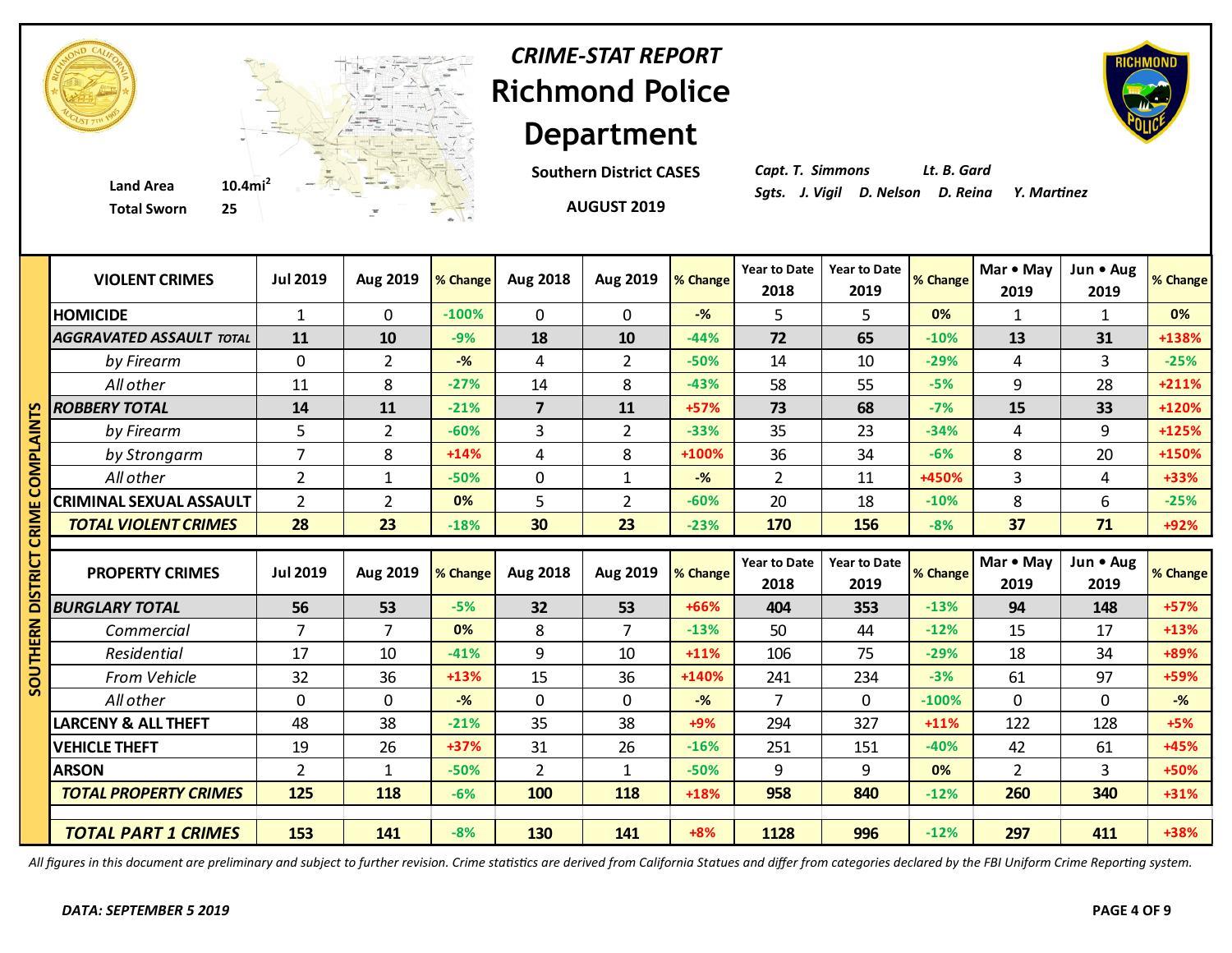

**Southern District CFS**

**AUGUST 2019**



*Capt. T. Simmons Lt. B. Gard*

|                                  |                 |          |          |          |          |          | <b>Year to Date</b> | <b>Year to Date</b> |          | Mar • May | Jun • Aug |          |
|----------------------------------|-----------------|----------|----------|----------|----------|----------|---------------------|---------------------|----------|-----------|-----------|----------|
| <b>CALLS FOR SERVICE</b>         | <b>Jul 2019</b> | Aug 2019 | % Change | Aug 2018 | Aug 2019 | % Change | 2018                | 2019                | % Change | 2019      | 2019      | % Change |
| <b>ALL CALLS</b>                 | 3,767           | 3,663    | $-3%$    | 2,049    | 3,663    | +79%     | 17,778              | 28,139              | +58%     | 10,462    | 10,967    | $+5%$    |
| Officer-Initiated                | 1,210           | 1,097    | $-9%$    | 676      | 1,097    | $+62%$   | 5,920               | 9,769               | $+65%$   | 3,922     | 3,349     | $-15%$   |
| <b>Traffic Stops</b>             | 490             | 427      | $-13%$   | 253      | 427      | +69%     | 2,160               | 3,682               | +70%     | 1,393     | 1,377     | $-1%$    |
| Pedestrian Stops                 | 41              | 39       | $-5%$    | 40       | 39       | $-3%$    | 223                 | 314                 | $+41%$   | 103       | 137       | $+33%$   |
| <b>Community Engagements</b>     | 223             | 180      | $-19%$   | 53       | 180      | +240%    | 363                 | 2,082               | +474%    | 941       | 577       | $-39%$   |
| <b>Security Checks</b>           | 112             | 116      | $+4%$    | 93       | 116      | $+25%$   | 965                 | 804                 | $-17%$   | 298       | 323       | $+8%$    |
| <b>Shots Fired</b>               | 38              | 18       | $-53%$   | 24       | 18       | $-25%$   | 207                 | 224                 | $+8%$    | 73        | 96        | $+32%$   |
| Loitering & Prostitution         | 6               | 12       | +100%    | 8        | 12       | +50%     | 87                  | 65                  | $-25%$   | 19        | 30        | +58%     |
|                                  |                 |          |          |          |          |          |                     |                     |          |           |           |          |
| <b>REPORTS</b>                   | <b>Jul 2019</b> | Aug 2019 | % Change | Aug 2018 | Aug 2019 | % Change | <b>Year to Date</b> | <b>Year to Date</b> | % Change | Mar • May | Jun • Aug | % Change |
|                                  |                 |          |          |          |          |          | 2018                | 2019                |          | 2019      | 2019      |          |
| <b>ARRESTS</b>                   | 80              | 66       | $-18%$   | 40       | 66       | +65%     | 468                 | 574                 | +23%     | 193       | 220       | $+14%$   |
| from Warrants                    | 13              | 20       | $+54%$   | 6        | 20       | +233%    | 158                 | 177                 | $+12%$   | 68        | 57        | $-16%$   |
| <b>Citation Reports</b>          | 132             | 122      | $-8%$    | 186      | 122      | $-34%$   | 1,543               | 1,455               | $-6%$    | 589       | 400       | $-32%$   |
| <b>Impound Reports</b>           | 106             | 117      | $+10%$   | 89       | 117      | $+31%$   | 796                 | 881                 | $+11%$   | 313       | 304       | $-3%$    |
| <b>Traffic Collision Reports</b> | 14              | 31       | +121%    | 35       | 31       | $-11%$   | 270                 | 197                 | $-27%$   | 68        | 57        | $-16%$   |
| <b>Field Contacts</b>            | 34              | 37       | +9%      | 11       | 37       | +236%    | 228                 | 153                 | $-33%$   | 38        | 81        | +113%    |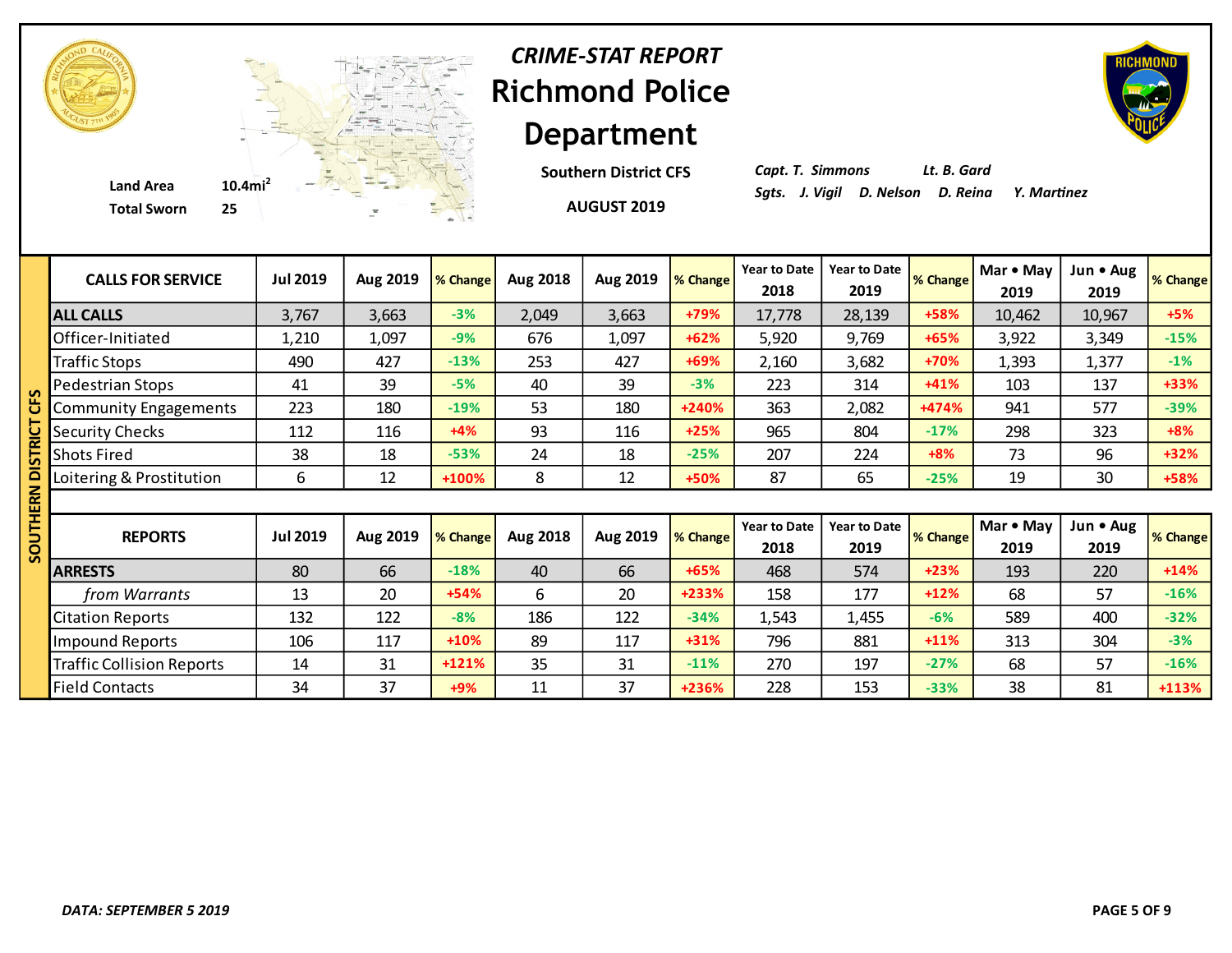

**Central District CASES**



*Capt. J. Schlemmer Lt. T. Mollenbernd*

|             | <b>Total Sworn</b>              |                 | $25$ and $\frac{1}{2}$ |          |                | AUGUST 2019    |          |                             |                             |          |                   |                   |                    |
|-------------|---------------------------------|-----------------|------------------------|----------|----------------|----------------|----------|-----------------------------|-----------------------------|----------|-------------------|-------------------|--------------------|
|             | <b>VIOLENT CRIMES</b>           | <b>Jul 2019</b> | Aug 2019               | % Change | Aug 2018       | Aug 2019       | % Change | <b>Year to Date</b><br>2018 | <b>Year to Date</b><br>2019 | % Change | Mar • May<br>2019 | Jun • Aug<br>2019 | % Change           |
|             | <b>HOMICIDE</b>                 | $\mathbf{1}$    | $\mathbf{1}$           | 0%       | 4              | 1              | $-75%$   | 6                           | 4                           | $-33%$   | $\overline{2}$    | $\overline{2}$    | 0%                 |
|             | <b>AGGRAVATED ASSAULT TOTAL</b> | 17              | 10                     | $-41%$   | 12             | 10             | $-17%$   | 94                          | 100                         | $+6%$    | 43                | 40                | $-7%$              |
|             | by Firearm                      | $\overline{2}$  | 3                      | +50%     | 6              | 3              | $-50%$   | 25                          | 15                          | $-40%$   | 8                 | $\overline{7}$    | $-13%$             |
|             | All other                       | 15              | 7                      | $-53%$   | 6              | $\overline{7}$ | $+17%$   | 69                          | 85                          | $+23%$   | 35                | 33                | $-6%$              |
| Ŵ           | <b>ROBBERY TOTAL</b>            | 9               | 12                     | +33%     | 12             | 12             | 0%       | 79                          | 80                          | $+1%$    | 25                | 32                | $+28%$             |
|             | by Firearm                      | $\mathbf{1}$    | 4                      | +300%    | $\mathbf{1}$   | $\overline{4}$ | +300%    | 22                          | 20                          | $-9%$    | 5                 | $\overline{7}$    | +40%               |
| <b>MINT</b> | by Strongarm                    | 6               | 6                      | 0%       | 10             | 6              | $-40%$   | 46                          | 43                          | $-7%$    | 14                | 19                | +36%               |
|             | All other                       | $\overline{2}$  | $\overline{2}$         | 0%       | $\mathbf{1}$   | $\overline{2}$ | +100%    | 11                          | 17                          | +55%     | 6                 | 6                 | 0%                 |
|             | <b>CRIMINAL SEXUAL ASSAULT</b>  | 4               | $\overline{2}$         | $-50%$   | 3              | $\overline{2}$ | $-33%$   | 17                          | 19                          | $+12%$   | 6                 | 10                | $+67%$             |
| ≅           | <b>TOTAL VIOLENT CRIMES</b>     | 31              | 25                     | $-19%$   | 31             | 25             | $-19%$   | 196                         | 203                         | $+4%$    | 76                | 84                | $+11%$             |
|             |                                 |                 |                        |          |                |                |          |                             |                             |          |                   |                   |                    |
| ឨ           |                                 |                 |                        |          |                |                |          |                             |                             |          |                   |                   |                    |
|             | <b>PROPERTY CRIMES</b>          | <b>Jul 2019</b> | Aug 2019               | % Change | Aug 2018       | Aug 2019       | % Change | <b>Year to Date</b><br>2018 | <b>Year to Date</b><br>2019 | % Change | Mar • May<br>2019 | Jun . Aug<br>2019 |                    |
|             | <b>BURGLARY TOTAL</b>           | 14              | 8                      | $-43%$   | 15             | 8              | $-47%$   | 133                         | 114                         | $-14%$   | 46                | 32                | $-30%$             |
|             | Commercial                      | 3               | 1                      | $-67%$   | $\overline{2}$ | $\mathbf{1}$   | $-50%$   | 9                           | 15                          | $+67%$   | 6                 | 4                 | $-33%$             |
|             | Residential                     | $\overline{2}$  | $\mathbf{1}$           | $-50%$   | 3              | $\mathbf{1}$   | $-67%$   | 35                          | 39                          | $+11%$   | 20                | 8                 | $-60%$             |
| .<br>تا     | From Vehicle                    | 9               | 6                      | $-33%$   | 10             | 6              | $-40%$   | 89                          | 60                          | $-33%$   | 20                | 20                | 0%                 |
|             | All other                       | 0               | $\mathbf 0$            | $-$ %    | $\mathbf 0$    | $\mathbf 0$    | $-$ %    | 0                           | $\Omega$                    | $-$ %    | $\mathbf 0$       | 0                 | $-$ %              |
|             | <b>LARCENY &amp; ALL THEFT</b>  | 21              | 21                     | 0%       | 23             | 21             | $-9%$    | 157                         | 201                         | +28%     | 78                | 66                | $-15%$             |
|             | <b>VEHICLE THEFT</b>            | 23              | 27                     | $+17%$   | 25             | 27             | $+8%$    | 282                         | 212                         | $-25%$   | 74                | 74                | 0%                 |
|             | <b>ARSON</b>                    | $\mathbf{1}$    | $\Omega$               | $-100%$  | 6              | $\mathbf 0$    | $-100%$  | 22                          | 12                          | $-45%$   | 8                 | 3                 | % Change<br>$-63%$ |
|             | <b>TOTAL PROPERTY CRIMES</b>    | 59              | 56                     | $-5%$    | 69             | 56             | $-19%$   | 594                         | 539                         | $-9%$    | 206               | 175               | $-15%$             |
|             | <b>TOTAL PART 1 CRIMES</b>      | 90              | 81                     | $-10%$   | 100            | 81             | $-19%$   | 790                         | 742                         | $-6%$    | 282               | 259               | $-8%$              |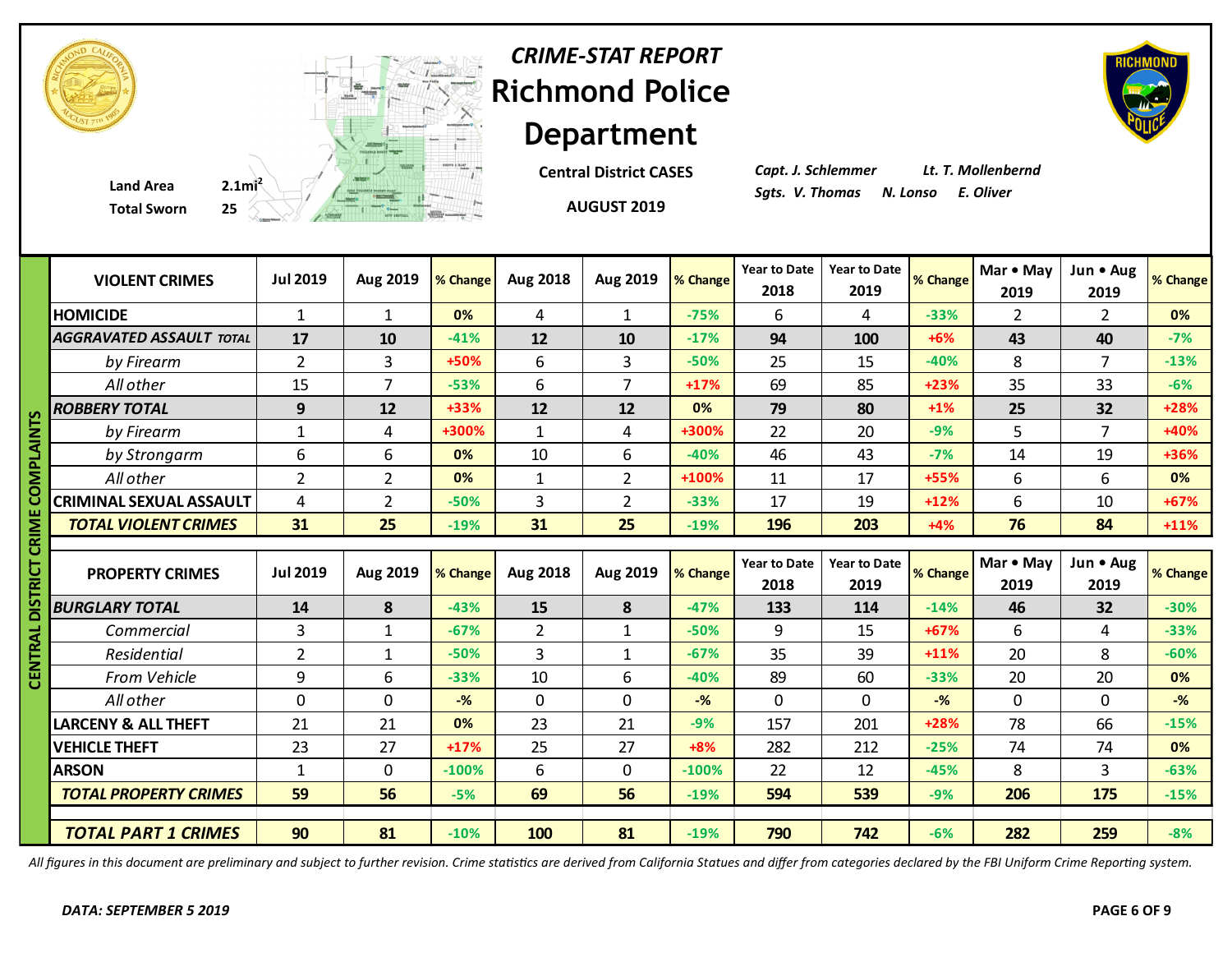

**Central District CFS**

*Capt. J. Schlemmer Lt. T. Mollenbernd*

|   | <b>CALLS FOR SERVICE</b>         | <b>Jul 2019</b> | Aug 2019 | % Change | Aug 2018       | Aug 2019 | % Change | <b>Year to Date</b><br>2018 | <b>Year to Date</b><br>2019 | % Change | Mar • May<br>2019 | Jun • Aug<br>2019 | % Change |
|---|----------------------------------|-----------------|----------|----------|----------------|----------|----------|-----------------------------|-----------------------------|----------|-------------------|-------------------|----------|
|   | <b>ALL CALLS</b>                 | 3,293           | 3,280    | $-0%$    | 2,294          | 3,280    | +43%     | 18,069                      | 25,835                      | +43%     | 9,901             | 10,003            | $+1\%$   |
|   | Officer-Initiated                | 1,197           | 999      | $-17%$   | 708            | 999      | $+41%$   | 5,286                       | 8,902                       | +68%     | 3,630             | 3,199             | $-12%$   |
|   | <b>Traffic Stops</b>             | 599             | 522      | $-13%$   | 406            | 522      | +29%     | 2,813                       | 4,349                       | +55%     | 1,730             | 1,560             | $-10%$   |
|   | Pedestrian Stops                 | 73              | 52       | $-29%$   | 56             | 52       | $-7%$    | 542                         | 541                         | $-0%$    | 235               | 179               | $-24%$   |
|   | <b>Community Engagements</b>     | 170             | 92       | $-46%$   | 59             | 92       | +56%     | 309                         | 1,103                       | +257%    | 444               | 430               | $-3%$    |
|   | <b>Security Checks</b>           | 59              | 56       | $-5%$    | 73             | 56       | $-23%$   | 593                         | 556                         | $-6%$    | 248               | 208               | $-16%$   |
|   | <b>Shots Fired</b>               | 50              | 28       | $-44%$   | 40             | 28       | $-30%$   | 307                         | 314                         | $+2%$    | 113               | 124               | $+10%$   |
|   | Loitering & Prostitution         | 21              | 38       | $+81%$   | $\overline{7}$ | 38       | +443%    | 113                         | 171                         | $+51%$   | 60                | 71                | $+18%$   |
| ৱ |                                  |                 |          |          |                |          |          |                             |                             |          |                   |                   |          |
|   | <b>REPORTS</b>                   | <b>Jul 2019</b> | Aug 2019 | % Change | Aug 2018       | Aug 2019 | % Change | <b>Year to Date</b><br>2018 | <b>Year to Date</b><br>2019 | % Change | Mar • May<br>2019 | Jun • Aug<br>2019 | % Change |
|   | <b>ARRESTS</b>                   | 86              | 67       | $-22%$   | 67             | 67       | 0%       | 600                         | 635                         | $+6%$    | 246               | 233               | $-5%$    |
|   | from Warrants                    | 19              | 23       | $+21%$   | 17             | 23       | +35%     | 192                         | 204                         | $+6%$    | 81                | 67                | $-17%$   |
|   | <b>Citation Reports</b>          | 123             | 158      | $+28%$   | 77             | 158      | +105%    | 847                         | 1,295                       | +53%     | 464               | 454               | $-2%$    |
|   | <b>Impound Reports</b>           | 160             | 100      | $-38%$   | 122            | 100      | $-18%$   | 978                         | 969                         | $-1%$    | 398               | 357               | $-10%$   |
|   | <b>Traffic Collision Reports</b> | 13              | 14       | $+8%$    | 42             | 14       | $-67%$   | 329                         | 172                         | $-48%$   | 68                | 50                | $-26%$   |
|   | <b>Field Contacts</b>            | 15              | 12       | $-20%$   | 14             | 12       | $-14%$   | 91                          | 86                          | $-5%$    | 29                | 40                | +38%     |



**AUGUST 2019**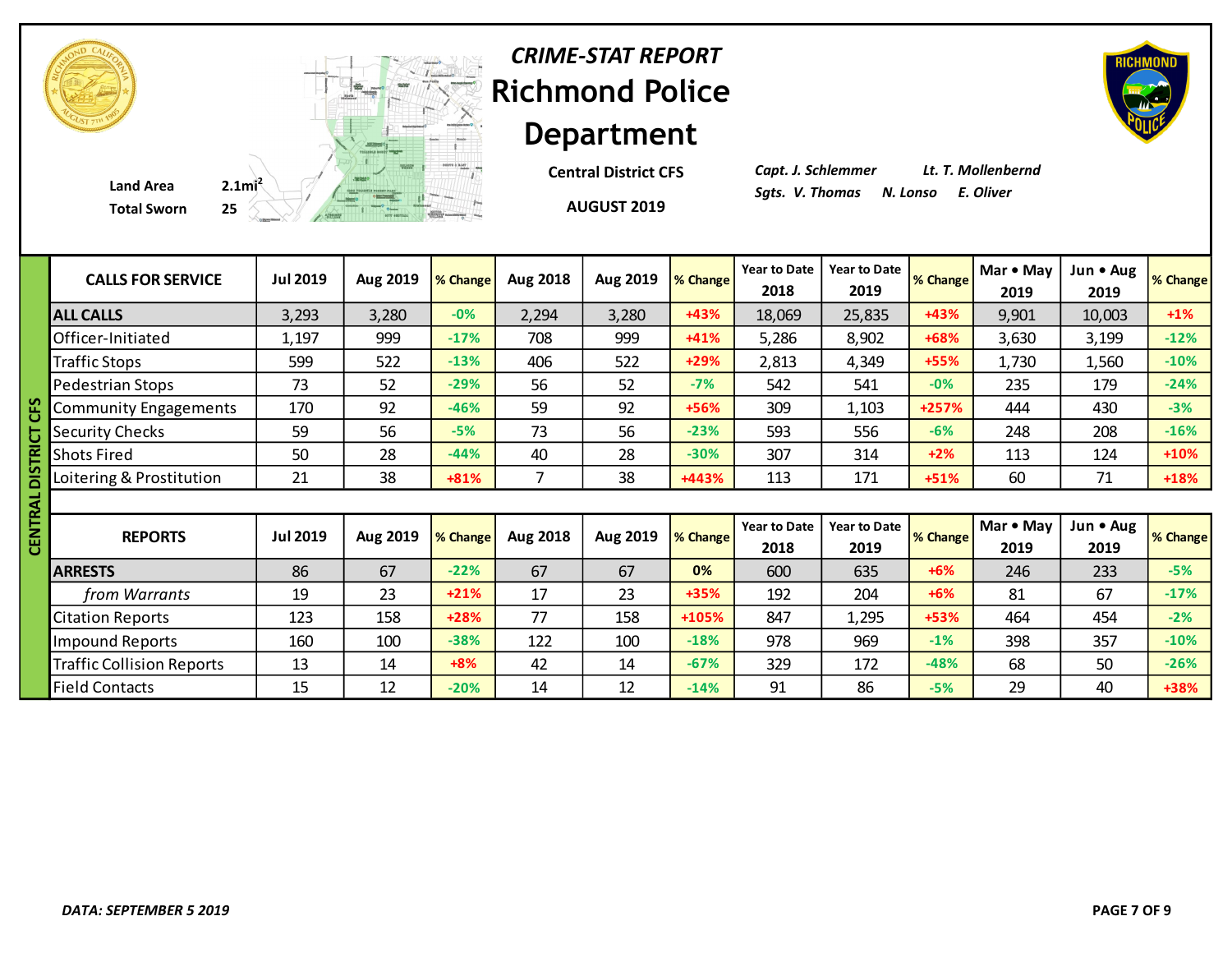



#### **Total Sworn 25**



#### **Richmond Police Department** *CRIME-STAT REPORT*

**Northern District CASES**

**AUGUST 2019**



*Capt. A. Walle Lt. S. Johanson Sgts. F. Rivera E. Bashan P. Cooper M. Bailey* **Land Area 9.9mi<sup>2</sup>**

|                        | <b>VIOLENT CRIMES</b>           | <b>Jul 2019</b> | Aug 2019       | % Change | Aug 2018        | Aug 2019       | % Change       | <b>Year to Date</b><br>2018 | <b>Year to Date</b><br>2019 | % Change | Mar • May<br>2019 | Jun • Aug<br>2019 | % Change |
|------------------------|---------------------------------|-----------------|----------------|----------|-----------------|----------------|----------------|-----------------------------|-----------------------------|----------|-------------------|-------------------|----------|
|                        | <b>HOMICIDE</b>                 | 0               | $\mathbf{0}$   | $-%$     | $\mathbf 0$     | $\mathbf{0}$   | $-$ %          | 3                           | $\mathbf{1}$                | $-67%$   | $\Omega$          | 0                 | $-$ %    |
|                        | <b>AGGRAVATED ASSAULT TOTAL</b> | 5               | $\overline{7}$ | +40%     | 12              | $\overline{7}$ | $-42%$         | 72                          | 57                          | $-21%$   | 25                | 20                | $-20%$   |
|                        | by Firearm                      | 1               | $\overline{2}$ | +100%    | $\mathbf 0$     | $\overline{2}$ | $-\frac{9}{6}$ | 11                          | 12                          | $+9%$    | $\overline{7}$    | 5                 | $-29%$   |
|                        | All other                       | 4               | 5              | $+25%$   | 12              | 5              | $-58%$         | 61                          | 45                          | $-26%$   | 18                | 15                | $-17%$   |
| n                      | <b>ROBBERY TOTAL</b>            | 6               | 12             | +100%    | 13              | 12             | $-8%$          | 122                         | 79                          | $-35%$   | 31                | 28                | $-10%$   |
|                        | by Firearm                      | 3               | 4              | +33%     | $\overline{2}$  | 4              | +100%          | 41                          | 30                          | $-27%$   | 10                | 12                | $+20%$   |
|                        | by Strongarm                    | $\mathbf{1}$    | $\overline{7}$ | +600%    | 9               | $\overline{7}$ | $-22%$         | 60                          | 37                          | $-38%$   | 15                | 11                | $-27%$   |
|                        | All other                       | $\overline{2}$  | 1              | $-50%$   | $\overline{2}$  | 1              | $-50%$         | 21                          | 12                          | $-43%$   | 6                 | 5                 | $-17%$   |
|                        | <b>CRIMINAL SEXUAL ASSAULT</b>  | 0               | 1              | $-$ %    | $\mathbf 0$     | 1              | $-$ %          | 9                           | 15                          | $+67%$   | 8                 | 4                 | $-50%$   |
|                        | <b>TOTAL VIOLENT CRIMES</b>     | 11              | 20             | +82%     | 25              | 20             | $-20%$         | 206                         | 152                         | $-26%$   | 64                | 52                | $-19%$   |
|                        |                                 |                 |                |          |                 |                |                |                             |                             |          |                   |                   |          |
|                        |                                 |                 |                |          |                 |                |                |                             |                             |          |                   |                   |          |
| <u>ה</u><br>≌          | <b>PROPERTY CRIMES</b>          | <b>Jul 2019</b> | Aug 2019       | % Change | <b>Aug 2018</b> | Aug 2019       | % Change       | <b>Year to Date</b><br>2018 | <b>Year to Date</b><br>2019 | % Change | Mar • May<br>2019 | Jun • Aug<br>2019 |          |
|                        | <b>BURGLARY TOTAL</b>           | 54              | 58             | $+7%$    | 68              | 58             | $-15%$         | 555                         | 410                         | $-26%$   | 147               | 162               | $+10%$   |
|                        | Commercial                      | 15              | 7              | $-53%$   | 3               | 7              | +133%          | 47                          | 48                          | $+2%$    | 15                | 24                | +60%     |
|                        | Residential                     | 12              | 14             | $+17%$   | 10              | 14             | +40%           | 101                         | 109                         | $+8%$    | 48                | 36                | $-25%$   |
| M<br>ER<br>Ī<br>.<br>6 | From Vehicle                    | 27              | 37             | +37%     | 55              | 37             | $-33%$         | 406                         | 253                         | $-38%$   | 84                | 102               | $+21%$   |
| z                      | All other                       | 0               | $\mathbf 0$    | $-%$     | $\mathbf 0$     | $\mathbf{0}$   | $-$ %          | $\mathbf{1}$                | $\Omega$                    | $-100%$  | $\mathbf 0$       | $\mathbf 0$       | $-$ %    |
|                        | <b>LARCENY &amp; ALL THEFT</b>  | 58              | 72             | $+24%$   | 66              | 72             | $+9%$          | 408                         | 530                         | +30%     | 187               | 188               | $+1%$    |
|                        | <b>VEHICLE THEFT</b>            | 27              | 27             | 0%       | 34              | 27             | $-21%$         | 291                         | 256                         | $-12%$   | 77                | 84                | $+9%$    |
|                        | <b>ARSON</b>                    | $\Omega$        | $\overline{2}$ | $-%$     | $\overline{2}$  | $\overline{2}$ | 0%             | $\overline{7}$              | $\overline{7}$              | 0%       | $\overline{2}$    | 3                 | +50%     |
|                        | <b>TOTAL PROPERTY CRIMES</b>    | 139             | 159            | $+14%$   | 170             | 159            | $-6%$          | 1261                        | 1203                        | $-5%$    | 413               | 437               | $+6%$    |
|                        |                                 |                 |                |          |                 |                |                |                             |                             |          |                   |                   | % Change |